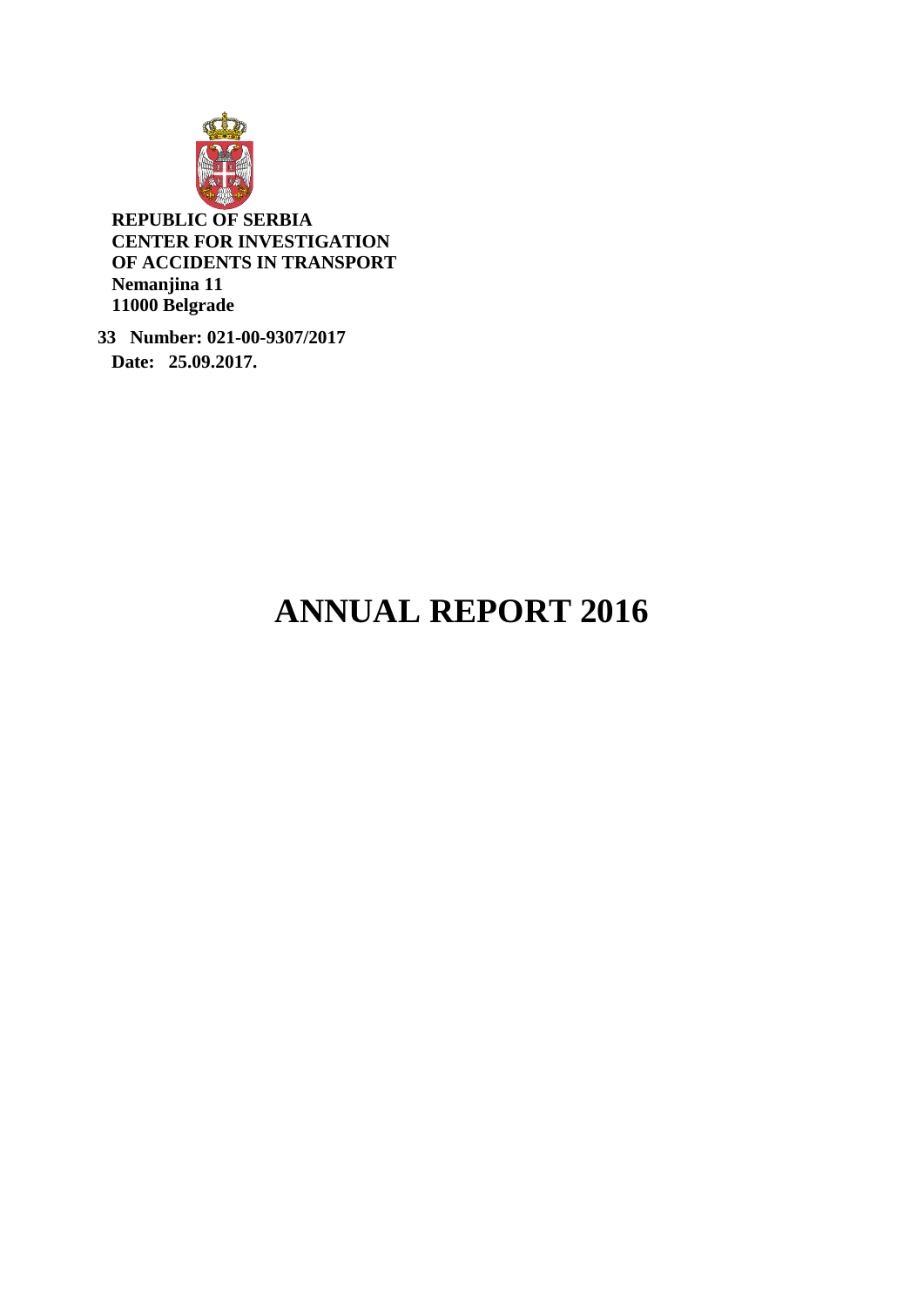

# **CONTENT:**

| 2. CENTER FOR INVESTIGATION OF ACCIDENTS IN TRANSPORT | $\overline{3}$ |
|-------------------------------------------------------|----------------|
|                                                       |                |
|                                                       |                |
|                                                       |                |
|                                                       |                |
| 3. INVESTIGATION PROCEDURE IN THE FIELD OF RAILWAY    |                |
|                                                       |                |
|                                                       |                |
|                                                       |                |
|                                                       |                |
|                                                       |                |
|                                                       |                |
|                                                       |                |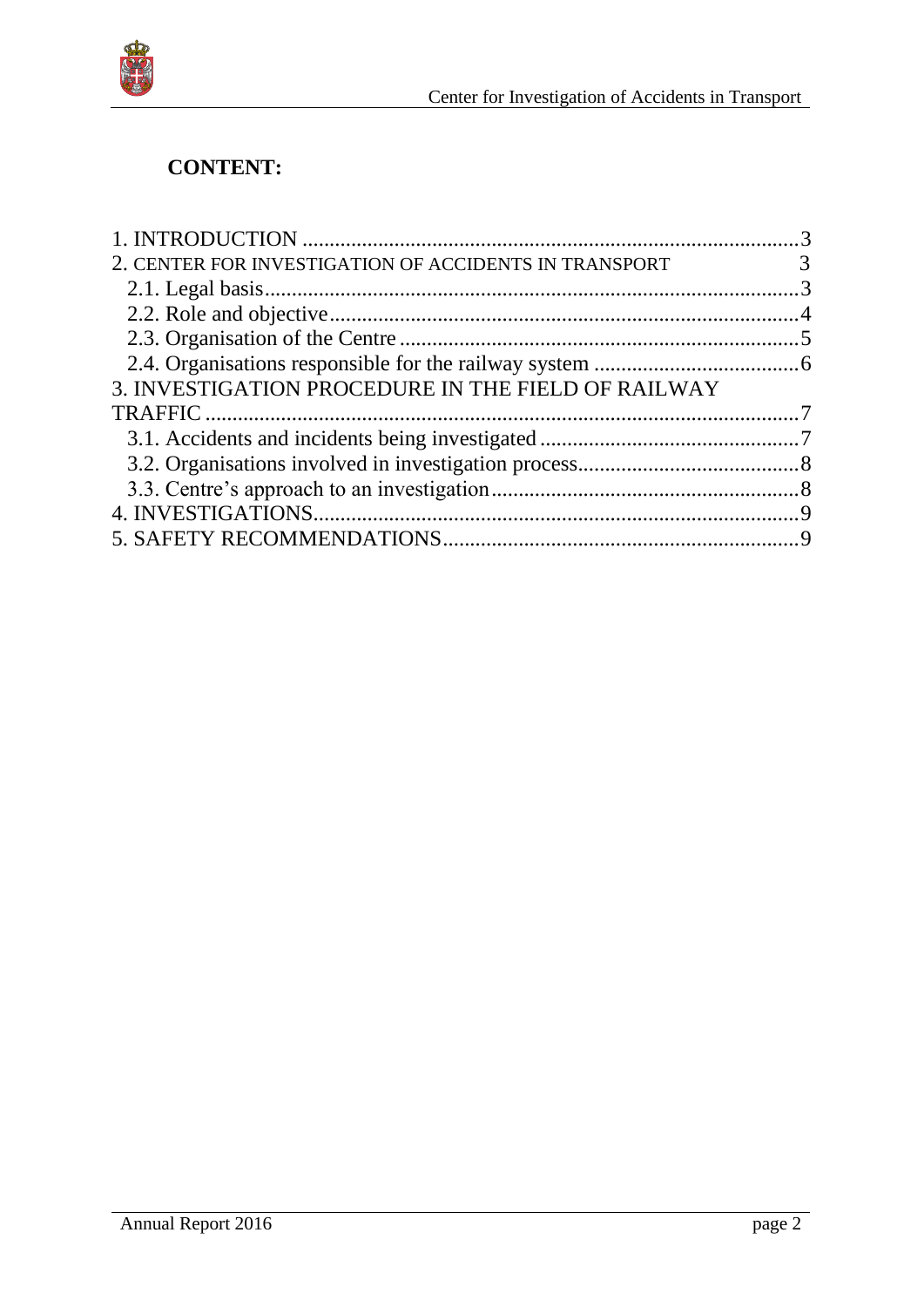

Pursuant to Article 33 of the Law on Investigation of Air, Rail and Water Traffic Accidents ("Official Gazette of the Republic of Serbia" No. 66/15), the Department for Investigations of Rail Traffic Accidents and International Cooperation of the Centre for Investigation of Accidents in Transport submits the Annual Report for 2016.

# <span id="page-2-0"></span>**1. INTRODUCTION**

Center for Investigation of Accidents in Transport, part of which is the Department for Investigations of Rail Traffic Accidents and International Cooperation, is a special organisation conducting investigation after serious accidents relevant to the railway system. In addition to serious accidents, the Centre may also investigate other accidents and incidents that could lead to a serious accident, including а technical failure of structural subsystems or interoperability constituents, in accordance with the Law on Investigation of Air, Rail and Water Traffic Accidents ("Official Gazette of the Republic of Serbia" No. 66/15).

Center for Investigation of Accidents in Transport is independent in its work and conducts independent investigations. The aim of the investigation is to identify the causes and the possibility of improving railway safety and preventing accidents.

In accordance with the Law on Investigation of Air, Rail and Water Traffic Accidents ("Official Gazette of the Republic of Serbia" No. 66/15) and the Directive 2004/49/EC of the European Parliament and of the Council, Department for Investigations of Rail Traffic Accidents and International Cooperation within the Center for Investigation of Accidents in Transport drafted the Annual Report for 2016, containing:

- $\triangleright$  Information on the Centre for Investigation of Accidents in Transport
- $\triangleright$  Investigation procedure in the field of railway traffic
- $\triangleright$  Investigation of serious accidents, other accidents and incidents in railway traffic
- $\triangleright$  Issued safety recommendations

# <span id="page-2-2"></span><span id="page-2-1"></span>**2. TRAFFIC ACCIDENT INVESTIGATION CENTRE**

#### **2.1. Legal basis**

The Directive 2004/49/EC of the European Parliament and of the Council has been transposed in the national legislation of the Republic of Serbia by passing the Law on Safety and Interoperability of the Railway ("Official Gazette of the Republic of Serbia", No.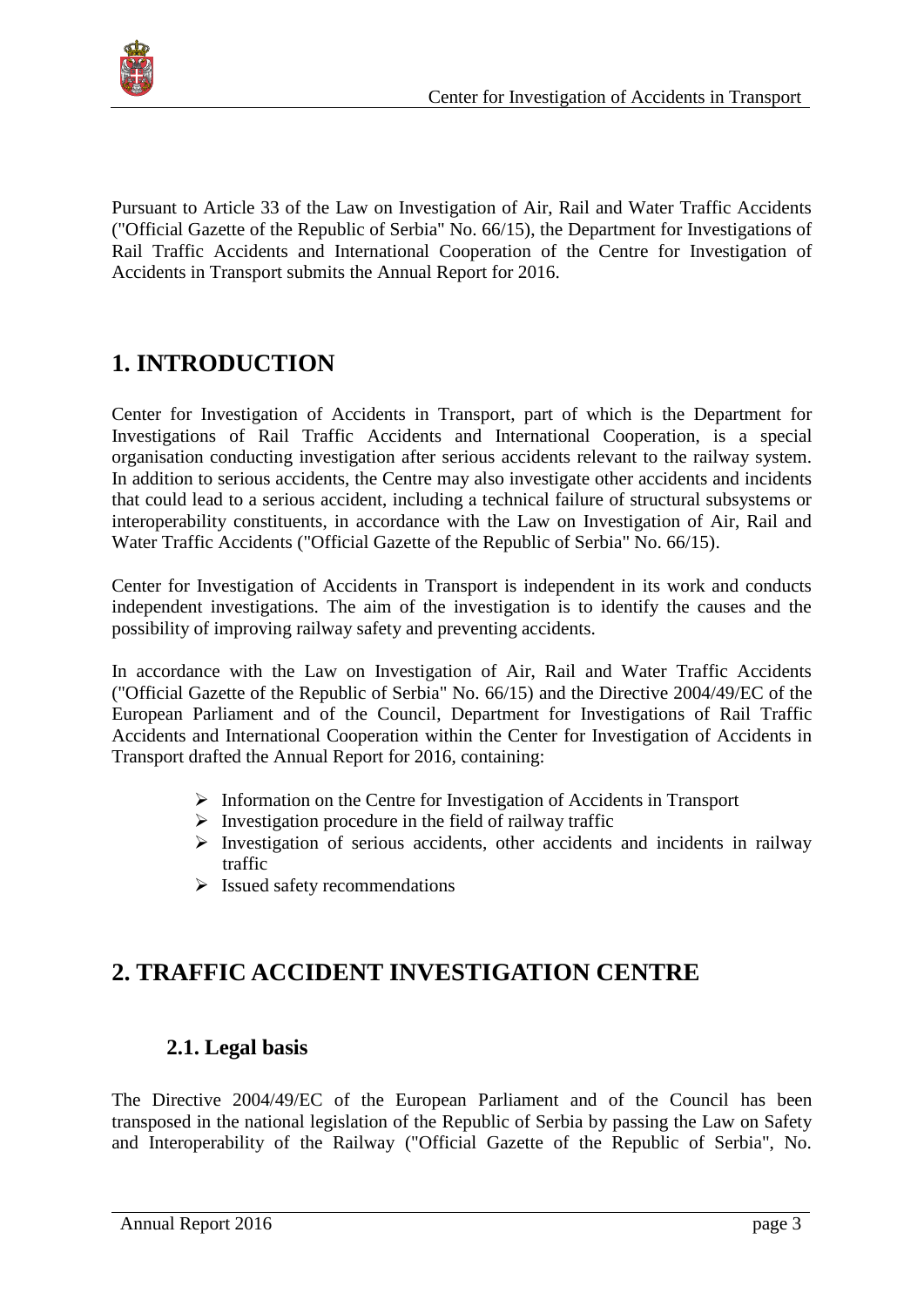

104/2013, 66/2015 - other law and 92/2015) and the Law on Investigation of Air, Rail and Water Traffic Accidents ("Official Gazette of the Republic of Serbia no. 66/15).

According to the Law on Investigation of Air, Rail and Water Traffic Accidents ("Official Gazette of the Republic of Serbia" no. 66/15), accidents and incidents can be:

- 1. Serious accident in railway traffic means any train collision or derailment of trains, resulting in the death of at least one person or serious injuries to five or more persons or extensive damage to rolling stock, the infrastructure or the environment, and any other similar accident with an obvious impact on railway safety regulation or the management of safety.
- 2. Accident in railway traffic means an unwanted or unintended sudden event or a specific chain of such events which have harmful consequences (collisions, derailments, level-crossing accidents, accidents to persons caused by rolling stock in motion, fires and others)
- 3. Incident in railway traffic means any occurrence associated with the operation of trains or maneuver composition and affecting the safety of operation.

According to the Law on Railway Safety and Interoperability ("Official Gazette of the Republic of Serbia", No. 104/2013, 66/2015 - other law and 92/2015), Infrastructure Manager and railway undertakings shall perform tasks related to investigation of causes and consequences of accidents and incidents in railway traffic, as well as conditions under which they occurred.

According to the Law on Investigation of Air, Rail and Water Traffic Accidents ("Official Gazette of the Republic of Serbia" No. 66/15), the Department for Investigations of Rail Traffic Accidents and International Cooperation within the Centre for Investigation of Accidents in Transport shall conduct investigation independently of all parties and organizations in charge of rail transport.

Professional activities related to safety investigations are independent of judicial inquiry or any other parallel investigations which objective is to determine responsibility or the degree of guilt.

The aim of investigation and discovering the cause of an accident is not determination of criminal, economic, misdemeanour, disciplinary, civil or any other liability.

#### <span id="page-3-0"></span>**2.2. Role and objective**

Centre for Investigation of Accidents in Transport has been established in accordance with the Law on Investigation of Air, Rail and Water Traffic Accidents ("Official Gazette of the Republic of Serbia" No. 66/15). Department for investigations of railway traffic accidents and international cooperation carries out tasks within the competence of the Centre for Investigation of Accidents in Transport in relation to rail traffic with the aim of possible improvement of safety on the railways by issuing safety recommendations.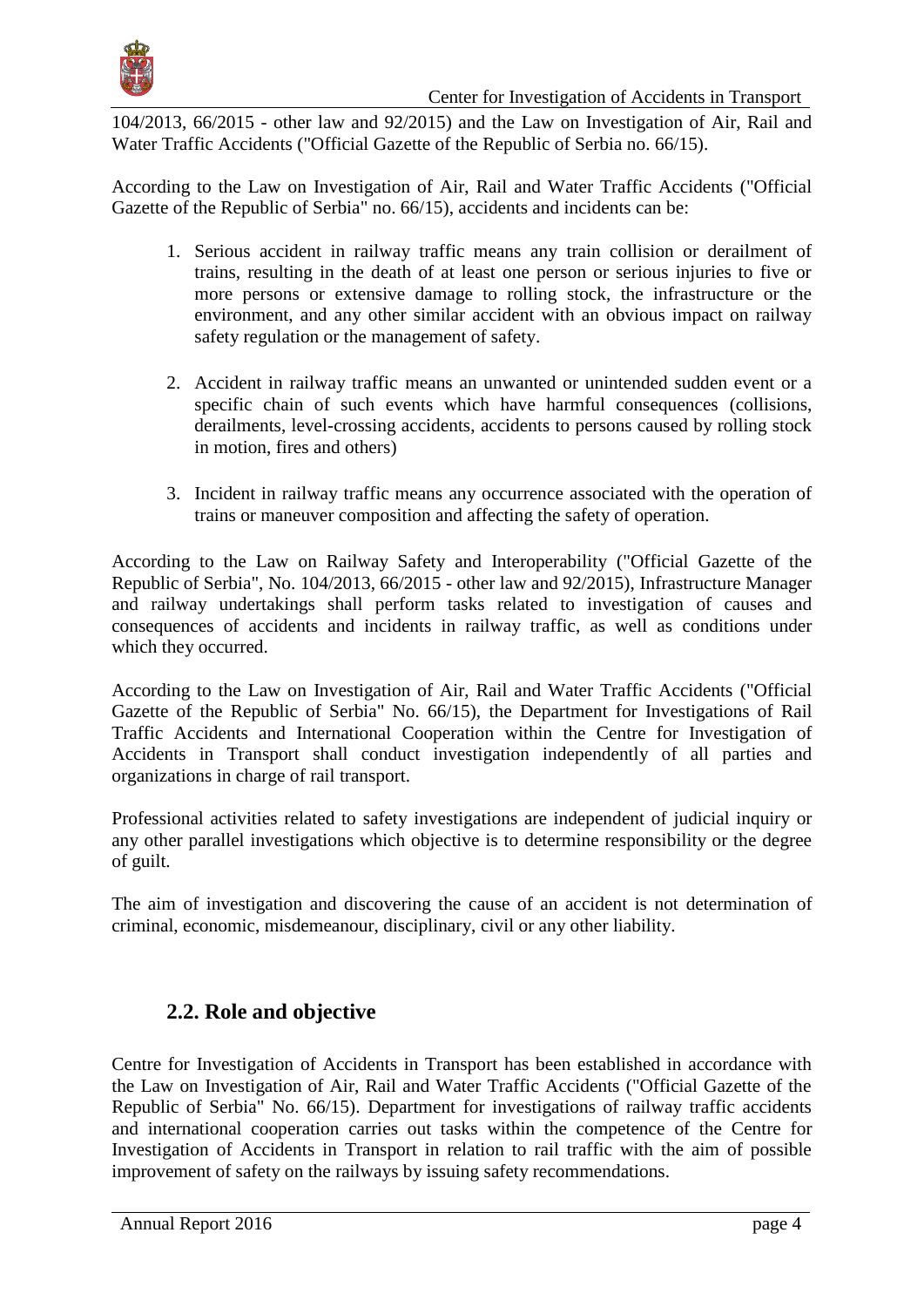

The Law on Investigation of Air, Rail and Water Traffic Accidents ("Official Gazette of the Republic of Serbia" No. 66/15) does not apply to subway (metro), trams and other types of light rail.

The main tasks of the Centre for Investigation of Accidents in Transport, Department for investigations of railway traffic accidents and international cooperation are:

- $\triangleright$  Investigation of serious accidents, other accidents and incidents occurring on the railways system
- $\triangleright$  Preparation of final reports on conducted investigations that may contain safety recommendations aiming to improve safety of rail transport.

The Centre performs other tasks stipulated by Law on Investigation of Air, Rail and Water Traffic Accidents ("Official Gazette of the Republic of Serbia" No. 66/15).

#### <span id="page-4-0"></span>**2.3. Organisation of the Centre**

Within the Centre for Investigation of Accidents in Transport there are three departments for investigation of accidents in air, rail and water traffic. A specific internal unit, Group for financial, legal and personal affair, has been established.

Department for investigations of railway traffic accidents and international cooperation has become functional on June 26, 2017 and employs one chief investigator for rail traffic.

Department for investigations of railway traffic accidents and international cooperation within the Centre for Investigation of Accidents in Transport is independent in its work and of all other bodies and organisations in charge of railway traffic (Ministry of Construction, Transport and Infrastructure, Directorate for Railways, Railway Infrastructure Manager and railway undertakings), as well as of all legal and natural persons whose interests may be in conflict with the tasks and authority of the Centre.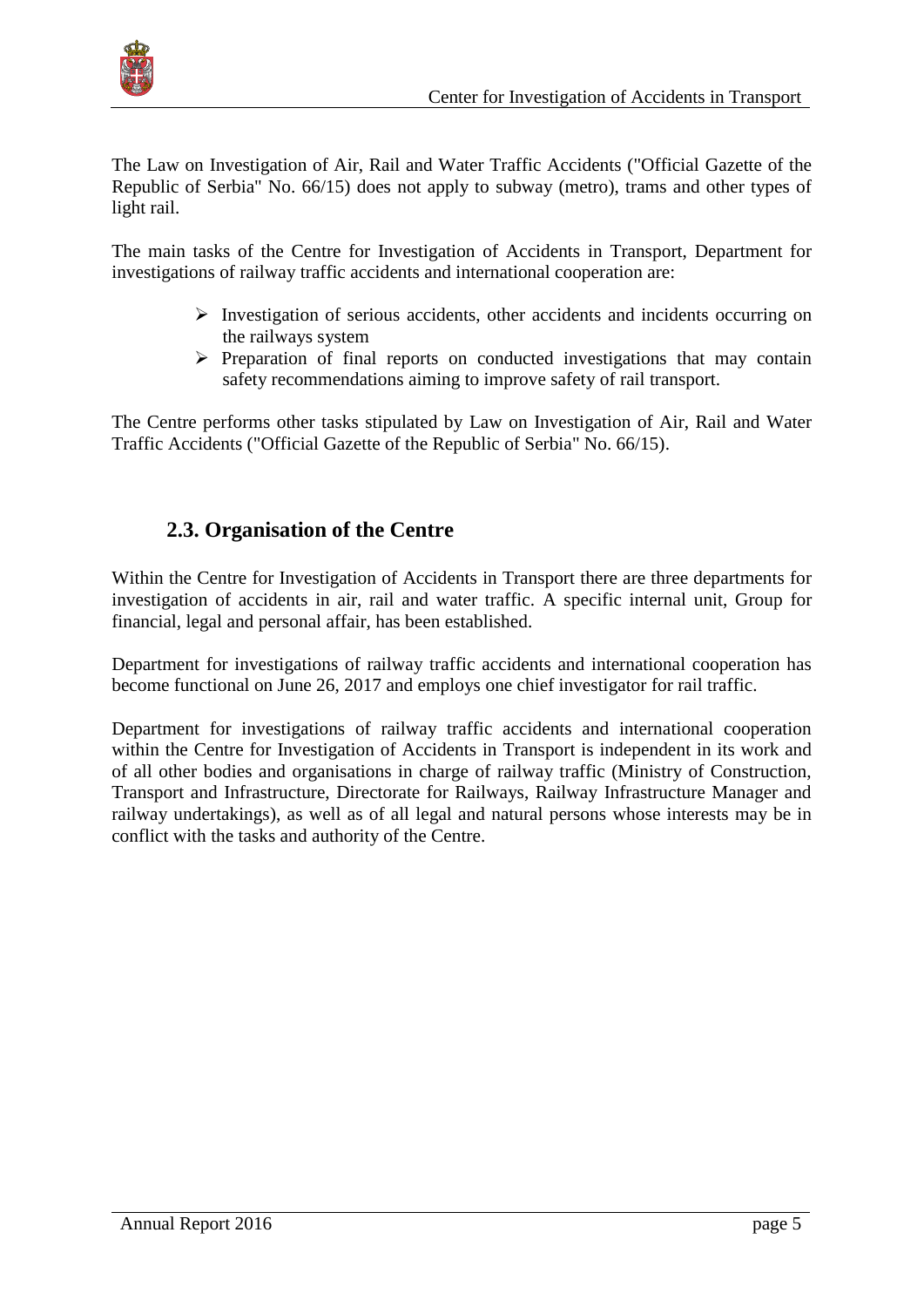



Figure 1 - Structure of the Centre for Investigation of Accident in Transport

#### <span id="page-5-0"></span>**2.4. Organisations responsible for the railway system**

Organisations responsible for the railway system in the Republic of Serbia are Ministry of Construction, Transport and Infrastructure, Directorate for railways and Centre for Investigation of Accidents in Transport.

Ministry of Construction, Transport and Infrastructure (МCTI) carries out state administration affairs related to the regulation and security of the transport system. The Ministry is in charge of drafting laws passed by a legislative body. The legislative body in the Republic of Serbia is the National Assembly. The Ministry sets the legal framework for the development of railway regulations and the implementation of EU legislation. The Ministry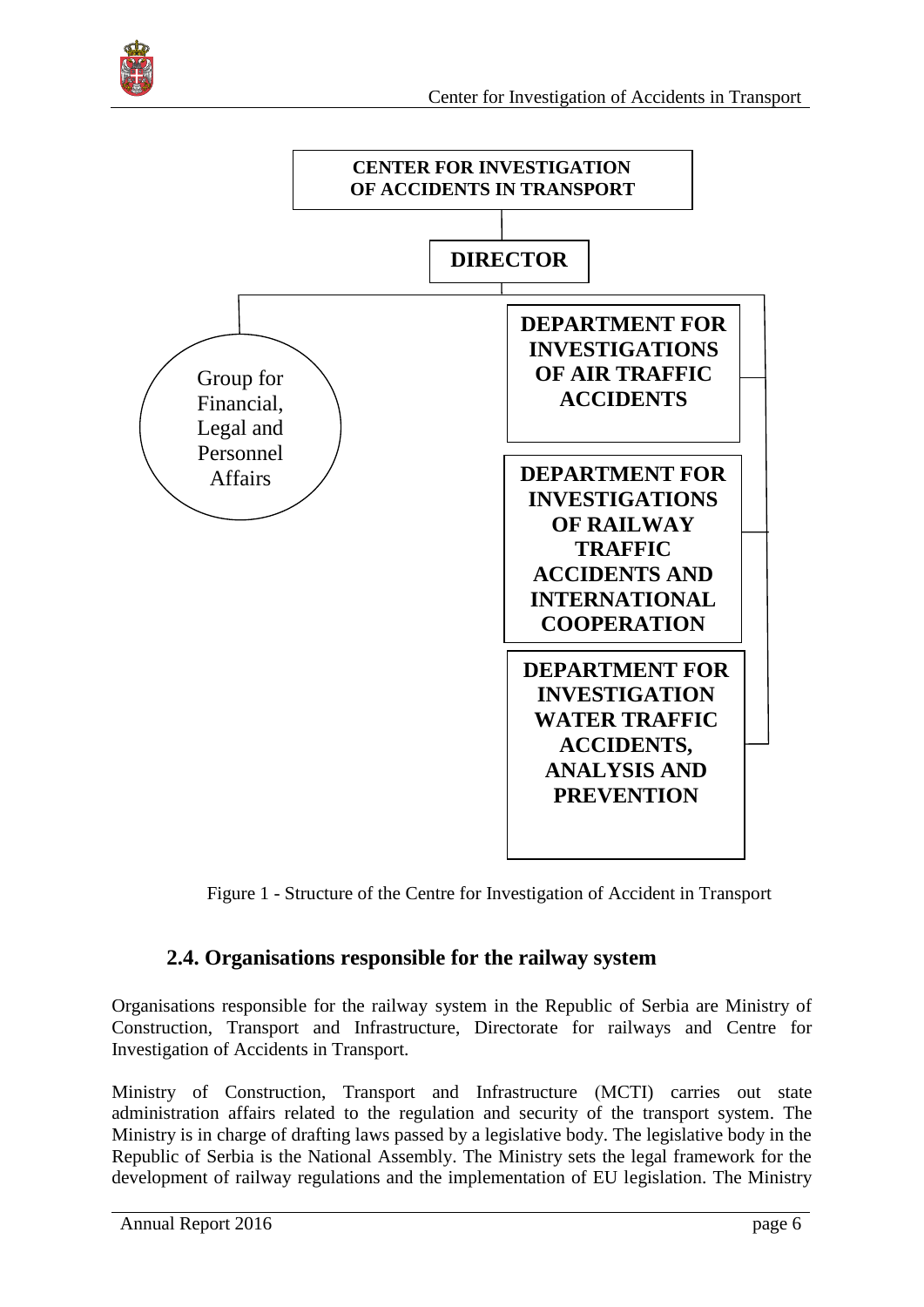

also carries out supervision of internal and international transport and intermodal transport, regulation and safety of the technical and technological traffic system.

Directorate for Railways carries out affairs of the state administration in the field of railways, defined by the Law on Railway ("Official Gazette of RS" No. 45/2013 and 91/2015) and the Law on safety and interoperability of Railway ("Official Gazette of the Republic of Serbia", No. 104/2013, 66/2015 - other law and 92/2015). The Directorate performs tasks related to regulation of the market of railway services, regulation of safety and interoperability of rail traffic. Directorate for Railways is competent to issue, extend the validity, modify and withdraw the safety certificate for infrastructure managers and railway undertakings, to pass secondary legislation, to participate in international cooperation in the field of rail traffic which is realised by the Ministry of Construction, Transport and Infrastructure.

Centre for Investigation of Accidents in Transport is a state body which carries out investigations of accidents and incidents in accordance with the Law on Investigation of Air, Rail and Water Traffic Accidents ("Official Gazette of the Republic of Serbia" No. 66/15).

## <span id="page-6-0"></span>**3. INVESTIGATION PROCEDURE IN THE FIELD OF RAILWAY TRAFFIC**

#### <span id="page-6-1"></span>**3.1. Accidents and incidents being investigated**

Based on the Law on Investigation of Air, Rail and Water Traffic Accidents ("Official Gazette of the Republic of Serbia" No. 66/15), the Centre conducts investigations after serious accidents on the railway system with a view to possible improvement of railway safety and the prevention of new accidents caused by the same or similar causes. In addition to serious accidents, the Centre may also investigate other accidents and incidents that could lead to a serious accident, including the technical failure of structural subsystems or interoperability constituents.

The Centre has the discretion to decide whether to open an investigation of other accidents and incidents.

In rendering its decision, the Centre shall take into account the seriousness of accidents and incidents; whether other accidents or incidents are part of a chain of accidents, or incidents of significance for the system as a whole, their impact on the safety of the railway network of the Republic of Serbia, as well as the railway network of the European Union, whether there is a request from the infrastructure manager, carriers, the Directorate for Railways or competent authorities of other countries, as well as an assessment of the benefits for gaining new knowledge from accident and accident research that would have an impact on the safety of the rail system.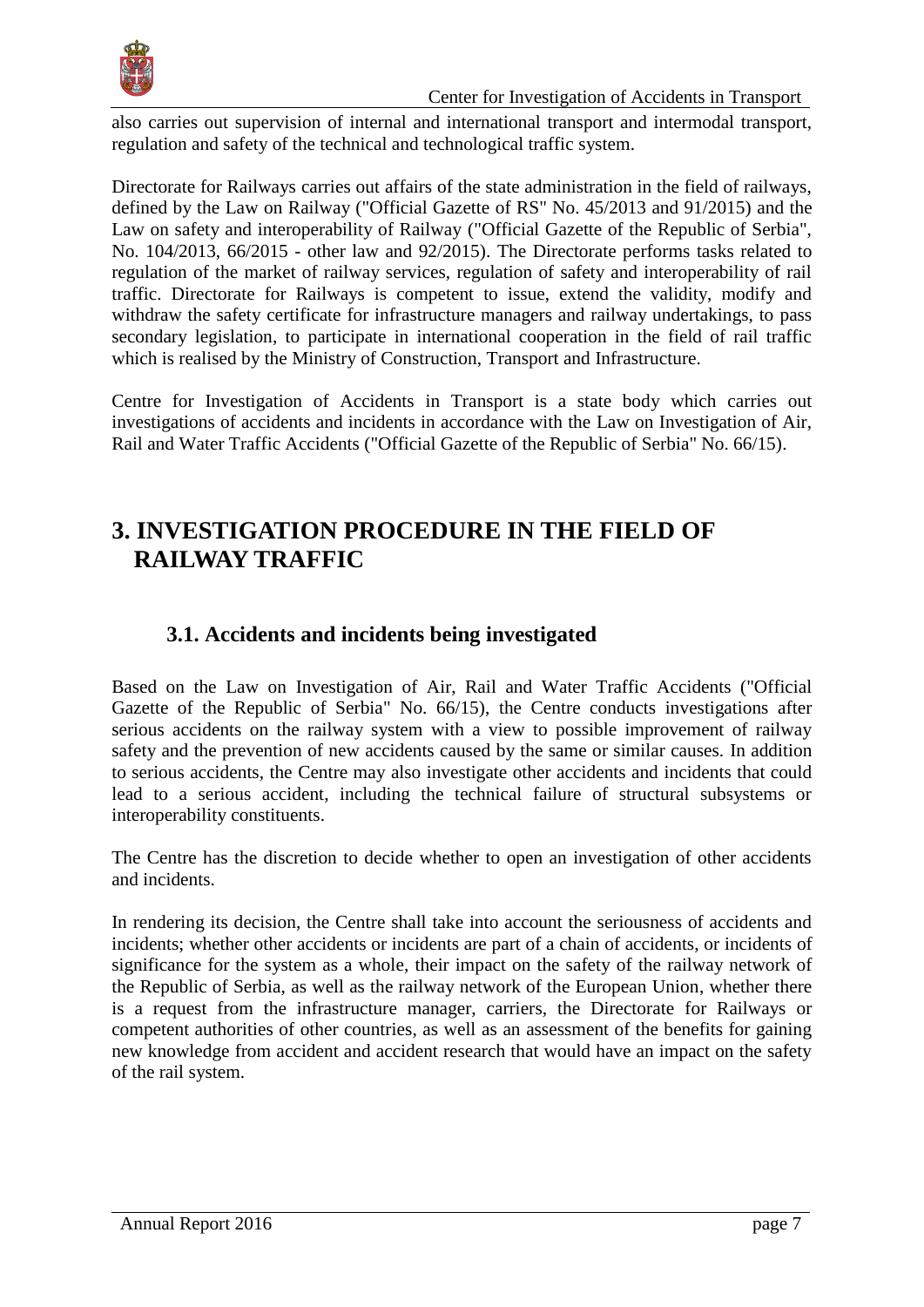

#### **3.2. Organisations involved in investigation process**

<span id="page-7-0"></span>Investigations of serious accidents, other accidents and incidents on the railway system can be performed by different organizations in accordance with their legal obligations as follows:

- Infrastructure Manager and railway undertakings, pursuant to the Law on Railway Safety and Interoperability ("Official Gazette of the Republic of Serbia", No. 104/2013, 66/2015 other law and 92/2015) and their safety management systems (SMS) deal with determining the causes and taking measures based on the results of investigation.

- Centre for Investigation of Accidents in Transport investigates serious accidents, other accidents and incidents with the aim to determine the causes and give safety recommendations in order to improve safety of the railway system.

- The Public Prosecutor's Office and police investigate an accident or incident in order to determine liability for committed infringement or criminal offense.

#### <span id="page-7-1"></span>**3.3. Centre's approach to an investigation**

Centre for Investigation of Accidents in Transport, i.e. Department for investigation of railway traffic accidents and international cooperation, shall carry out an investigation to determine the causes in order to provide safety recommendations in terms of preventive actions aiming to reduce the number of accidents and incidents and improve the safety of the railway system. Investigations carried out by the Centre for Investigation of Accidents in Transport do not seek to determine liability.

After the Centre for Investigation of Accidents in Transport receives notification of an accident or an incident on the railway system, it makes the decision whether to go on the site of the accident or incident or not. At the location of the accident or incident, the investigator will conduct an investigation and check the collected facts and procedures, undertaken by the infrastructure manager and railway carrier (if either organizations or one of them are involved in the investigation of the accident or incident).

The decision to launch an investigation can be made immediately after the event is reported or after all relevant facts necessary for making the decision to launch the investigation of an accident or incident are collected.

After an investigation has been launched, not later than seven days from the decision, Department for investigations of railway traffic accidents and international cooperation shall inform the Ministry of Construction, Transport and Infrastructure and The European Union Agency for Railways.

Upon completion of the investigation, the Centre for Investigation of Accidents in Transport will publish the final report and safety recommendation(s). The report form is in accordance with the Rulebook on the content of the final report on investigations of accidents and incidents in railway traffic ("Official Gazette of RS" No. 89/15).